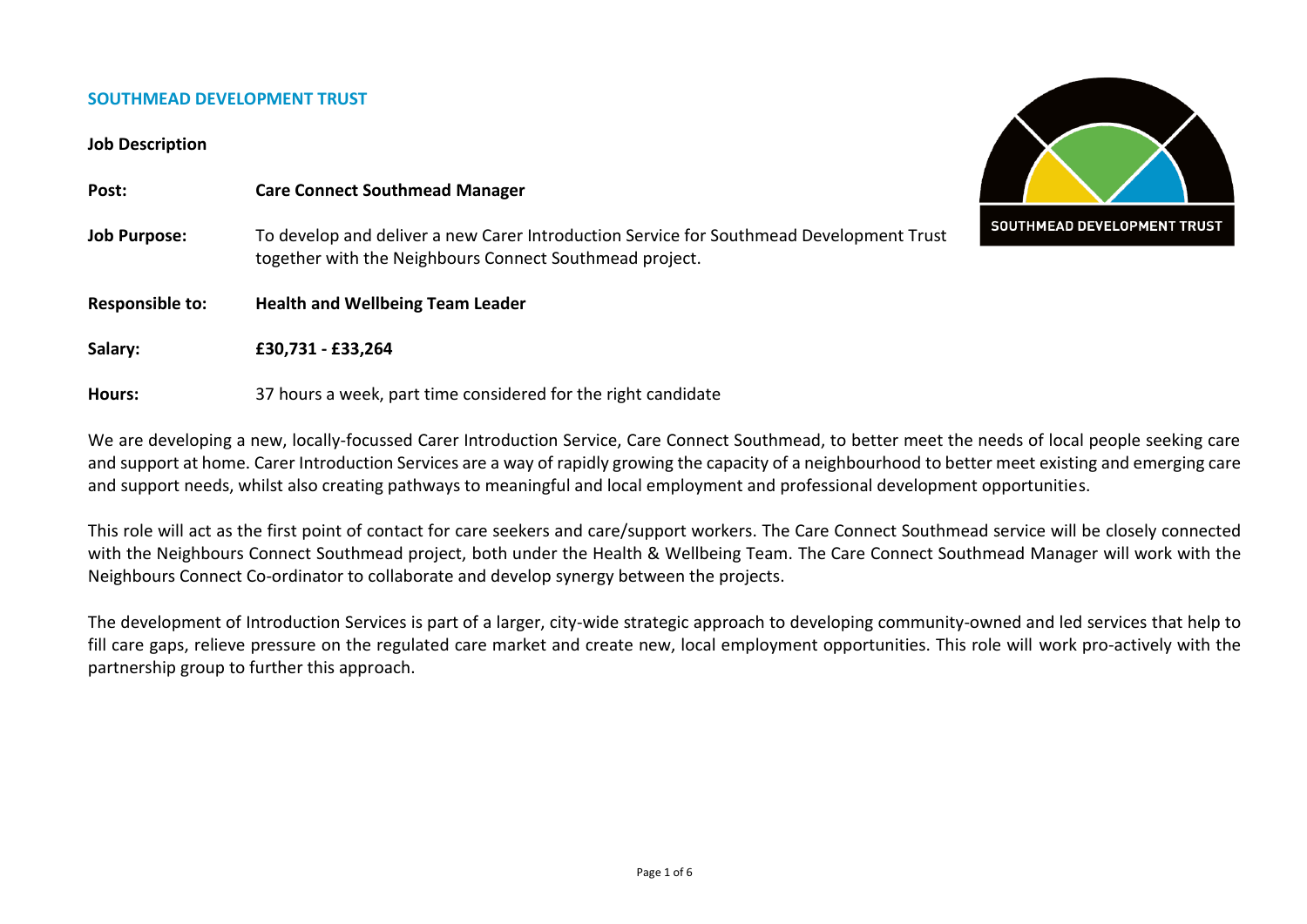## **Roles and Responsibilities:**

## **1. Service Delivery and Development**

- To develop and deliver the business plan for a Carer Introduction Service according to Southmead Development Trust's values, reviewing and setting priorities with the Health and Wellbeing Lead.
- To ensure the service is available for self-funders as well as via Personal Budgets and Individual Service Funds.
- To engage with residents who are seeking care/support workers or personal assistants, to assess and register them with the service and make appropriate matches with suitable workers / personal assistants.
- To target and recruit local residents who share the values of the service as self-employed care/support workers and personal assistants, including assessing applications, conducting interviews, following up references and arranging DBS checks.
- To use the Community Care Connect Toolkit, resources and platform to develop and deliver the service and to provide feedback and input to support system development.
- To be the organisation's expert in the online platform, attending trainings and development meetings as required.
- To provide the necessary supports to promote accessibility for all communities.
- To work with relevant specialist agencies such as Age UK, WECIL and BSWN to offer additional support for advocacy, support planning and safeguarding.
- To work towards the sustainability of Neighbours Connect Southmead, proactively working to link the two services up effectively, playing a management role if needed.

## **2. Communications and Stakeholder Engagement**

- To develop and deliver a community engagement and communication plan with colleagues, to include for example a stakeholder advisory panel.
- To work with the communications team to proactively promote the service to residents, professionals, prospective carers and organisations within Southmead and surrounding areas in North Bristol including identification of potential referral and support organisations.
- To lead on the liaison with Make it Local service partners and to support the development of partnership goals.

## **3. Management, Administration and Financial Management**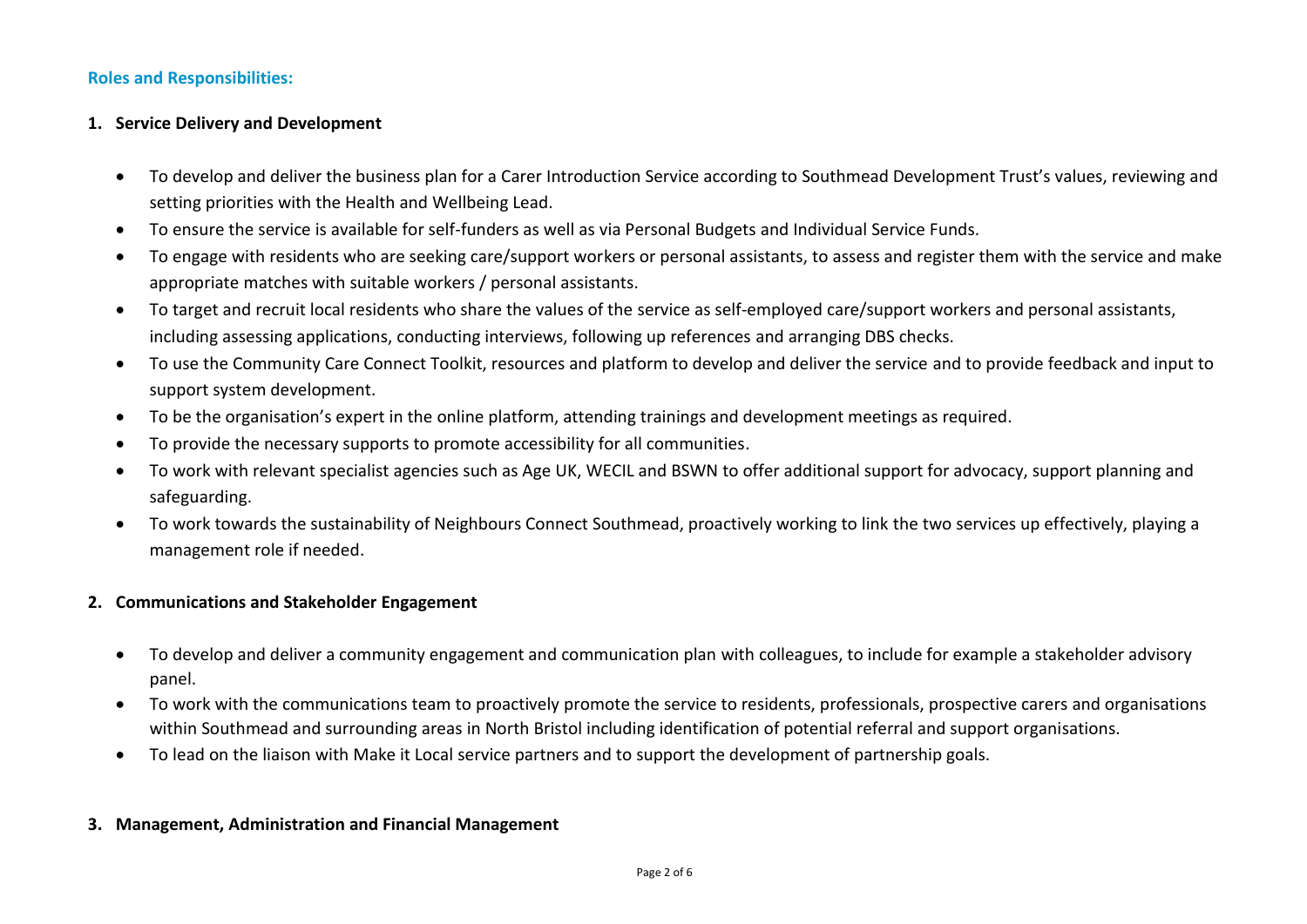- To develop service systems and administrative routines, utilising the Care Connect platform and Toolkit, and developing offline systems as required.
- To work with the Southmead Development Trust Finance Manager to ensure the timely and accurate administration of finances and to manage the service budget.
- To complete weekly/monthly financial management tasks to support service delivery, to include, for example, invoicing of clients and paying of carers.
- To maintain and respond to up-to-date knowledge of the legal framework for Introductory Services according to CQC guidelines as well as best practice for self-employed and directly employed care/support workers.

# **4. Reporting**

- To establish systems for monitoring the effectiveness, quality and safety of matches through client and worker feedback and reporting on progress against targets for the service, including for recruitment, matches made and care hours facilitated, as well as income generation targets.
- To seek feedback from all participants and partners on both the service progress, processes and outcomes to inform the project's development, to include, for example, wider community impact on un-met needs.
- To complete regular service reporting internally to the Health & Wellbeing Lead and other relevant teams as appropriate and prepare and present service reports for the Board

# **5. General**

- To model and encourage our values of positivity, welcoming, entrepreneurialism, integrity and excellence, and fulfil the wider vision of the Southmead Development Trust.
- To work pro-actively as part of the Health & Wellbeing team and to maintain and promote the good reputation of Southmead Development Trust.
- To work according to Southmead Development Trust policies and values as described in the application pack.
- To promote excellent community relationships built upon trust, inclusion, engagement and striving for the improvement of opportunity for all in Southmead and North Bristol.
- Have a flexible approach to working which will include occasional evenings and weekends.
- Undertake any other additional tasks as reasonably deemed appropriate.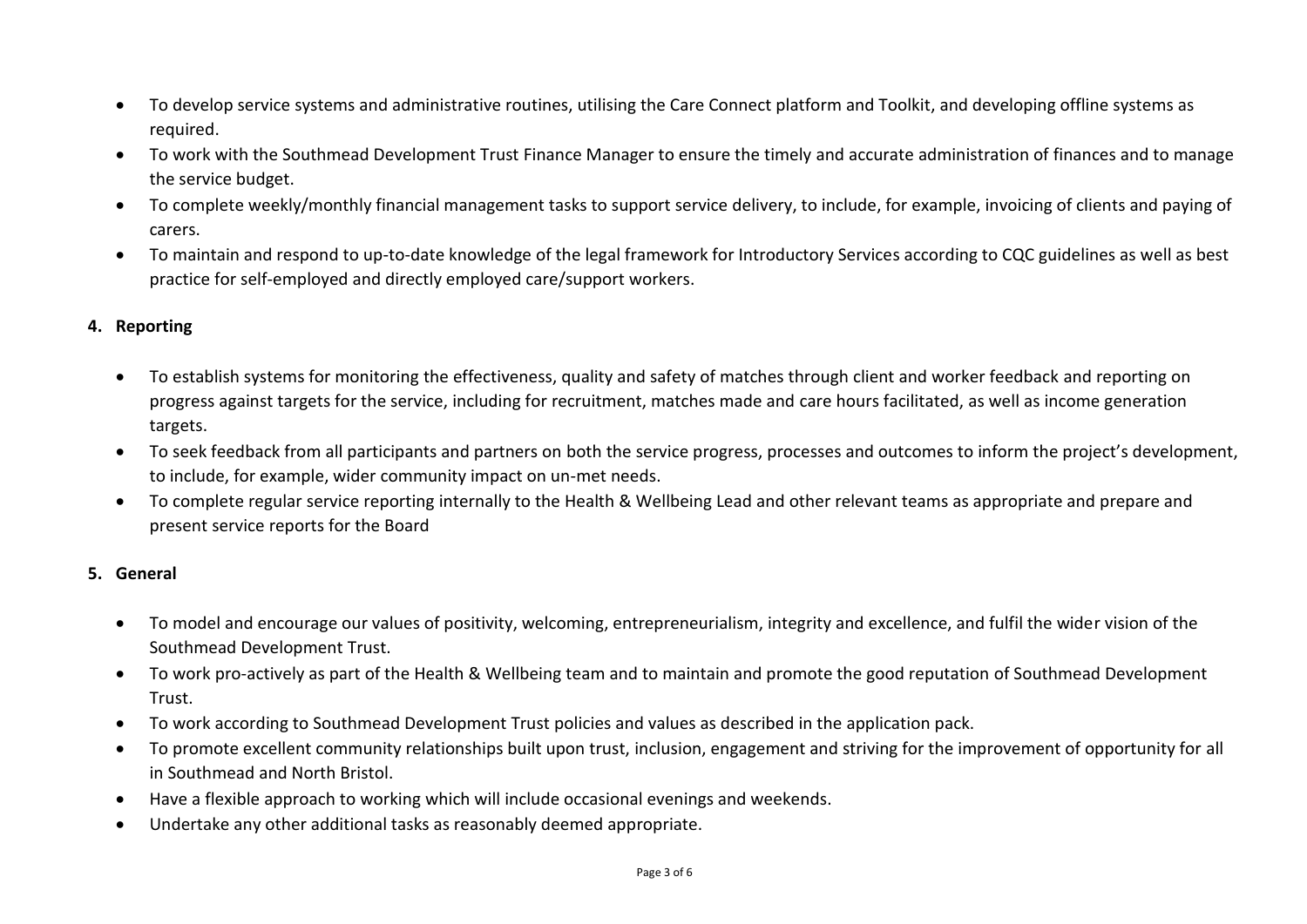# **Person Specification**

| <b>Post Title: Care Connect Manager</b> |                                                                                                                                                                                                                                                                                                                                                                                           |                                                                                                                                                                 |                                  |
|-----------------------------------------|-------------------------------------------------------------------------------------------------------------------------------------------------------------------------------------------------------------------------------------------------------------------------------------------------------------------------------------------------------------------------------------------|-----------------------------------------------------------------------------------------------------------------------------------------------------------------|----------------------------------|
|                                         | <b>ESSENTIAL</b>                                                                                                                                                                                                                                                                                                                                                                          | <b>DESIRABLE</b>                                                                                                                                                | <b>EVIDENCE</b>                  |
| <b>Qualifications</b>                   | Educated to a minimum of level 3 (e.g. A levels, NVQ3)<br>$\bullet$                                                                                                                                                                                                                                                                                                                       | Relevant social care, Health or wellbeing<br>related qualification                                                                                              | Application<br>Form              |
| <b>Experience</b>                       | At least 2 years' experience in a health and wellbeing role in<br>a social care, public health or a voluntary and community<br>context.<br>Work based, or personal experience of the social care<br>system.<br>Two years' experience in using and developing Business<br>administration systems<br>At least 2 years' experience managing or coordinating a<br>service in a related field. | Experience of partnership working with<br>$\bullet$<br>a variety of organisations.<br>Experience of establishing a new service<br>including monitoring systems. | Application<br>Form<br>Interview |
|                                         | Experience of strengths based assessment and person<br>centred support planning with vulnerable adults.                                                                                                                                                                                                                                                                                   |                                                                                                                                                                 |                                  |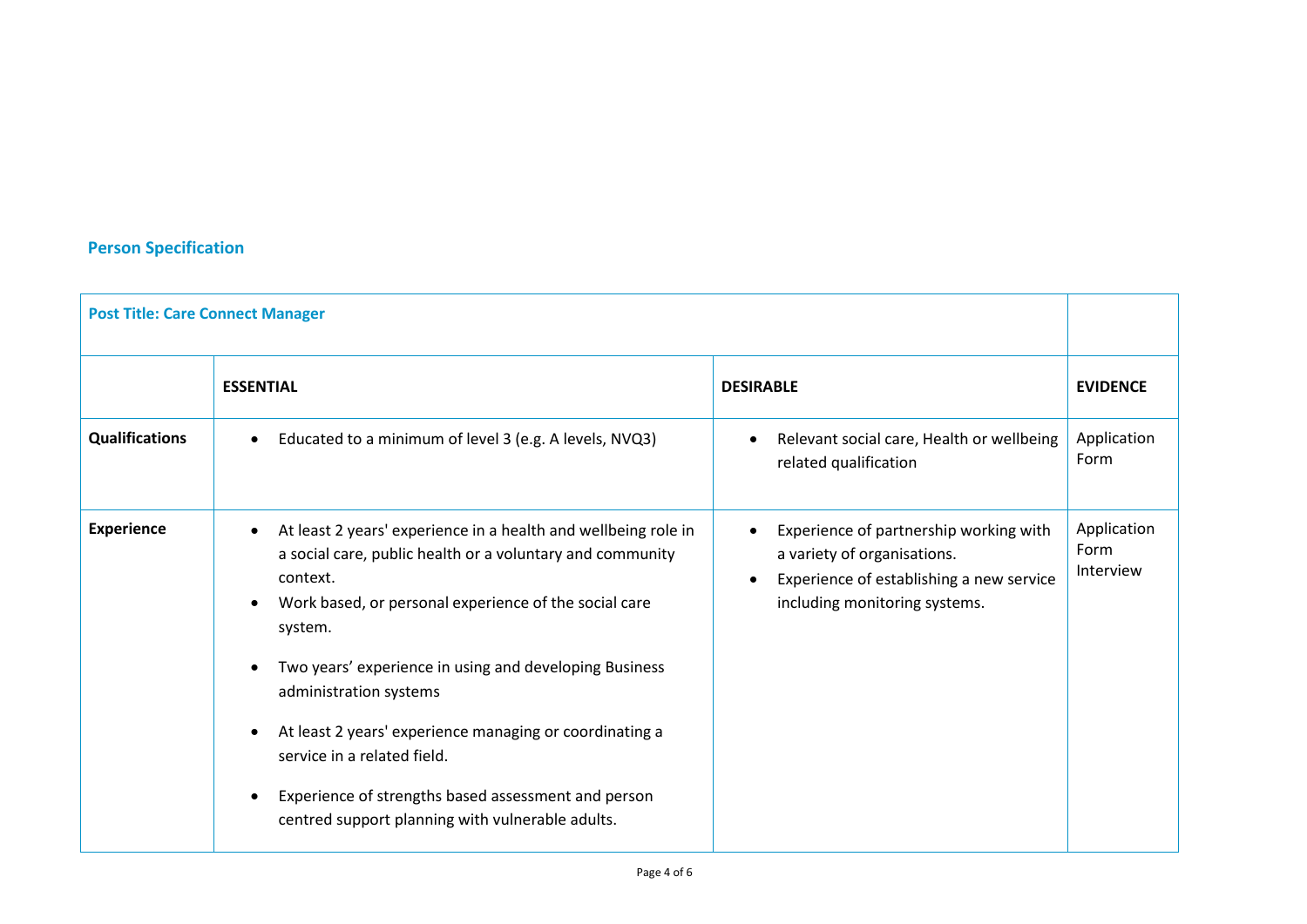| <b>Post Title: Care Connect Manager</b> |                                                                                                                                                                                                                                                                                                                                                                                                                                                                                                                                                                                                                                                                                                                                                                                                                                                                                                                                                                                                                                                                                                                                                                          |                                                                                                                                                                                                                                                                                                                                                                                                                                                    |                                  |
|-----------------------------------------|--------------------------------------------------------------------------------------------------------------------------------------------------------------------------------------------------------------------------------------------------------------------------------------------------------------------------------------------------------------------------------------------------------------------------------------------------------------------------------------------------------------------------------------------------------------------------------------------------------------------------------------------------------------------------------------------------------------------------------------------------------------------------------------------------------------------------------------------------------------------------------------------------------------------------------------------------------------------------------------------------------------------------------------------------------------------------------------------------------------------------------------------------------------------------|----------------------------------------------------------------------------------------------------------------------------------------------------------------------------------------------------------------------------------------------------------------------------------------------------------------------------------------------------------------------------------------------------------------------------------------------------|----------------------------------|
|                                         | <b>ESSENTIAL</b>                                                                                                                                                                                                                                                                                                                                                                                                                                                                                                                                                                                                                                                                                                                                                                                                                                                                                                                                                                                                                                                                                                                                                         | <b>DESIRABLE</b>                                                                                                                                                                                                                                                                                                                                                                                                                                   | <b>EVIDENCE</b>                  |
| <b>Specific Skills/</b><br>Knowledge    | Genuine passion, empathy and desire to support residents to<br>lead healthier and happier lives and to motivate others to<br>reach their potential.<br>Ability to listen, empathise with people and provide person-<br>centred support in a non-judgemental way.<br>Ability to reach a wide range of communities, actively<br>promote inclusive working and reduce barriers to access.<br>Confidence using web-based platforms and guiding those<br>with less skill and experience in using them confidently.<br>Excellent written and verbal communication skills.<br>Ability to develop and maintain partnerships with a range of<br>professionals and stakeholders, promoting collaborative<br>working<br>Excellent IT skills, including word processing, spreadsheets,<br>email, web research.<br>Ability to work independently and proactively on own<br>initiative and to work flexibly and enthusiastically.<br>Understanding of health inequalities/social determinants of<br>health.<br>Knowledge of and ability to work to policies and procedures,<br>including confidentiality, safeguarding, lone working,<br>information governance and health and safety. | Up to date knowledge of self-<br>employment and the framework around<br>part time employment related to social<br>benefits.<br>An understanding of health, social care<br>and voluntary sector provision, the<br>challenges currently faced and the<br>issues affecting local communities.<br>Knowledge and understanding of the<br>adult social care assessment processes<br>and thresholds.<br>Knowledge of community development<br>approaches. | Interview                        |
| <b>Other</b>                            | Demonstrates personal accountability, emotional resilience<br>and works well under pressure.                                                                                                                                                                                                                                                                                                                                                                                                                                                                                                                                                                                                                                                                                                                                                                                                                                                                                                                                                                                                                                                                             | Knowledge of North Bristol and the<br>issues facing local residents, including                                                                                                                                                                                                                                                                                                                                                                     | Application<br>Form<br>Interview |